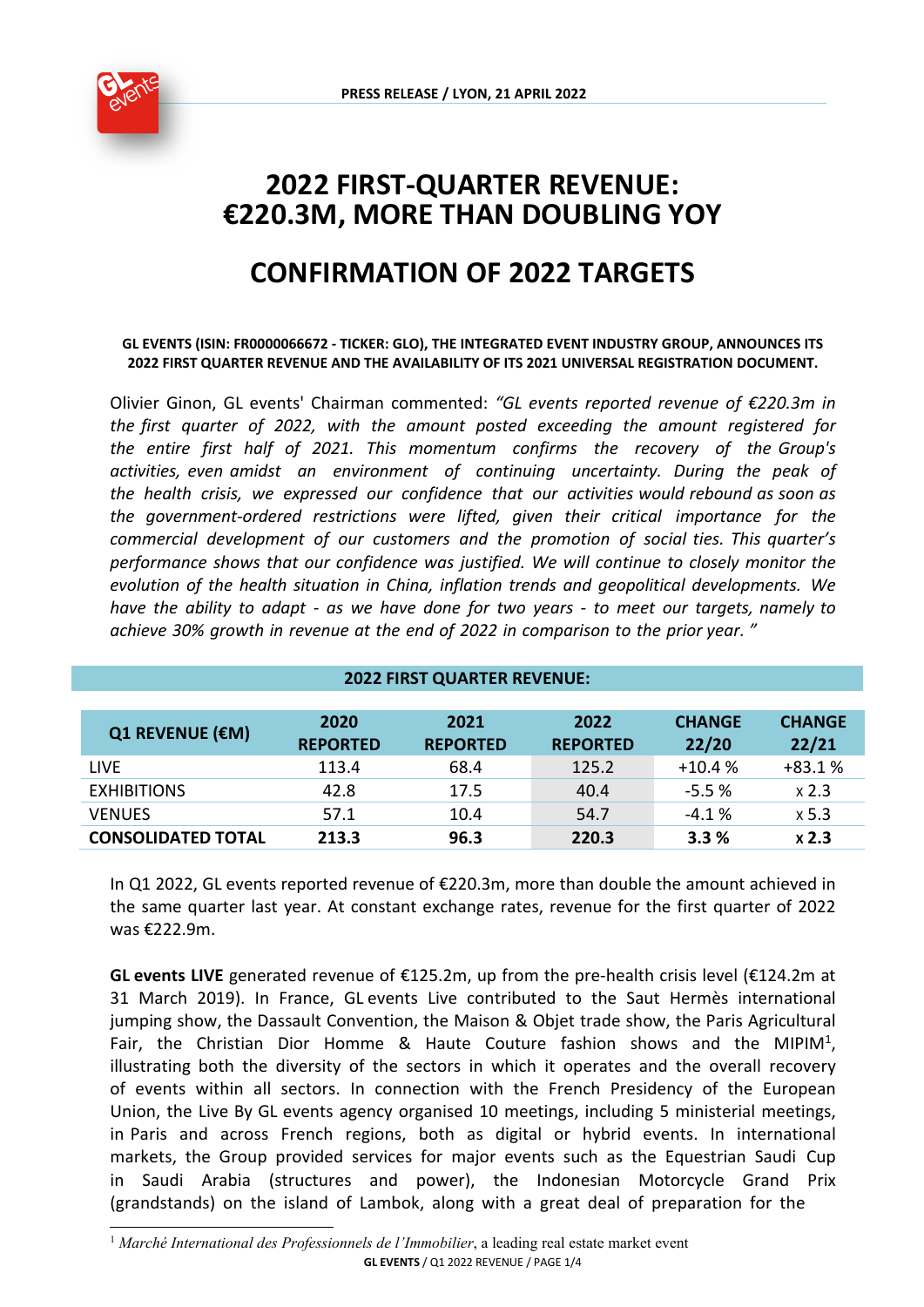Birmingham 2022 Commonwealth Games, which are due to be held from the 28th July to 8th August in the UK. In addition, reflecting its commitment to initiatives designed to ensure a positive social and environmental legacy at the end of Birmingham 2022, GL events UK managers participated in a tree planting campaign at Birmingham's Woodgate Valley Country Park organised by the Severn Trent Water Association.

GL events Exhibitions had €40.4m in revenue in Q1 2022, up more than twofold from €17.5m at 31 March 2021, largely driven by contributions from French exhibitions. At the start of February, Première Vision renewed its hybrid format, bringing together more than 1,080 exhibitors and 21,300 attendees (57% international) for its in-person version. This year's event programme focused on the transformation of the fashion industry with key focuses on re-localisation and sustainable design. In March, the 25th edition of CFIA in Rennes saw participation back up to levels seen in 2019. This event brought together 1,600 exhibitors and 18,800 attendees. A digital offer helped increase its visibility and provided additional opportunities for remote access to conferences, keynotes, networking and innovation. Topics covered at this year's exhibition addressed some of the challenges facing the agricultural and food industries, including low carbon manufacturing, food trends and issues relating to the rising costs of global commodity prices.

In Chile, the Group organised the Aquasur exhibition in Puerto del Montt, the largest aquaculture event in the southern hemisphere. During 3 days, more than 1,000 brands from 35 countries and approximately 15,000 attendees were introduced to new technologies required to further improve the industry's sustainability. Q1 2022 also marked the return of the Lyon International Fair, after a two-year absence due to the health crisis, the Sirha Europain trade fair - an event that celebrates French-style bread and pastry-making - and the European selection of the Bocuse d'Or, held at Hungexpo Budapest.

**GL EVENTS VENUES'** revenue in the first quarter of 2022 stood at €54.7m, increasing more than five-fold from Q1 2021. This division is gradually regaining momentum following the easing of government lockdown measures and a January that continued to be impacted by the COVID-19 crisis in Europe. In Q1 2022 in France, the division hosted a number of events, including Worldskills, the Salon du Deux Roues for two-wheeled vehicles (Eurexpo Lyon), the Egast exhibition in Strasbourg, the 7th SMAHRT catering and food service event (in Toulouse) and the Crecendo Expo at the Parc Floral (Paris). At Hungexpo, the Budapest convention and exhibition center, the 5th regional edition of Sirha was attended by 20,000 professionals across a 30,000 sqm footprint, demonstrating the Group's ability to effectively replicate and export its events.

## the quarter and displayed good operational and business momentum. **POSITIVE BUSINESS MOMENTUM CONFIRMED**

For 2022, the Group has already signed contracts for more than €100m. These include the Football World Cup in Qatar, the Commonwealth Games in Birmingham and the World Athletics Championships in Eugene, USA. In addition, the Group won a contract to provide temporary facilities for Formula E in Indonesia (US\$3.5m). And finally, the Destrée / GL events Live.eu consortium won the tender for the organisation of events and meetings of the European Commission's Directorate-General for Employment for the next four years. The value of this contract is estimated to represent a maximum amount of €60 million and will be shared between consortium members.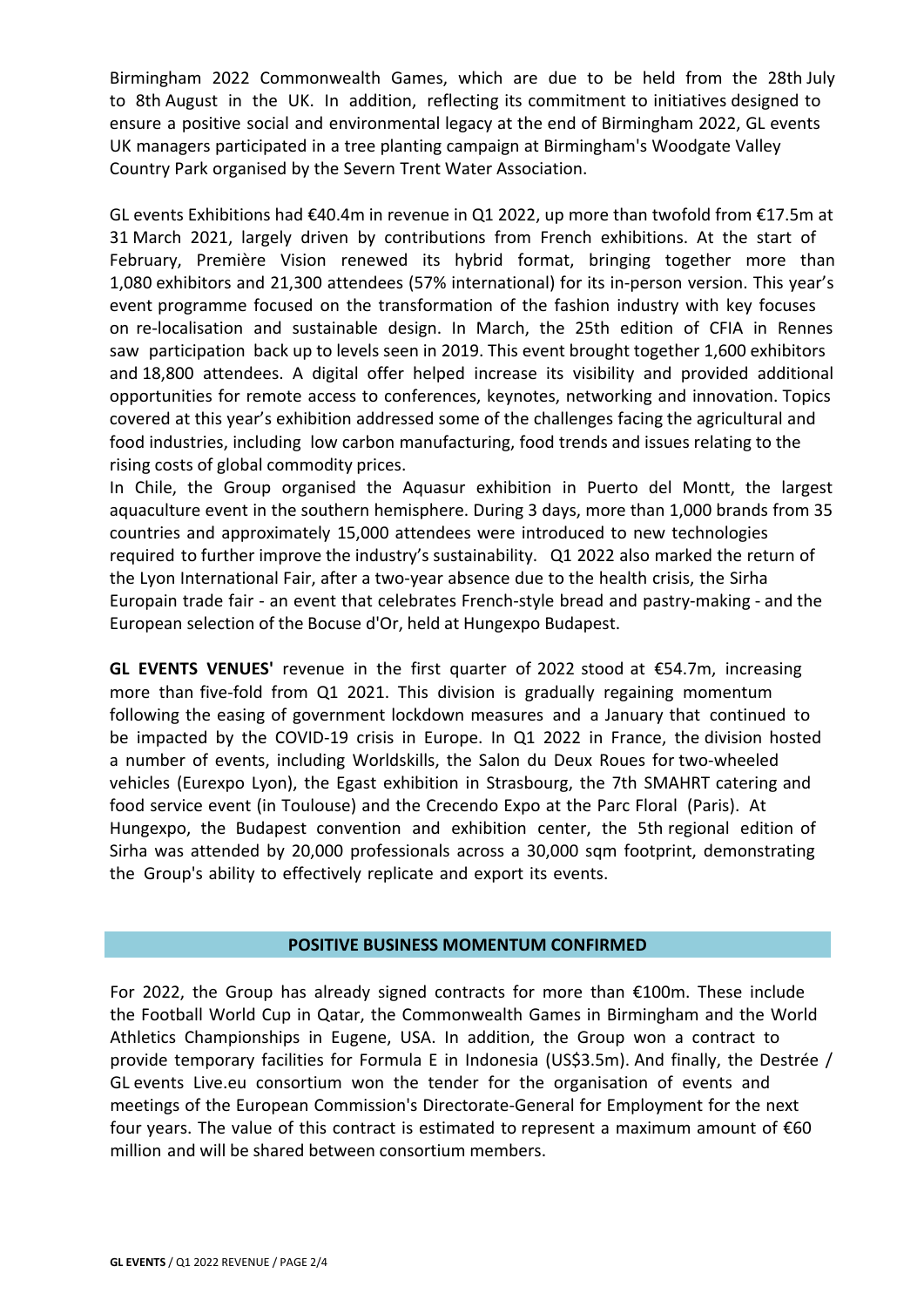#### **A WELL-ESTABLISHED AND REINFORCED CSR APPROACH**

For more than 10 years, the Group has been committed to a strong CSR approach, initially based on 3, then 4 and finally 5 pillars: think local, think people, think green, think ethics and think safe. In February 2022, event industry stakeholders signed a commitment to support green growth with the French government, thus formalising their commitment to increased circularity in the use of resources for events. GL events Group of course adheres to and contributes to this approach through its organization and its actions in the territories where it is present.

On this basis, a number of concrete actions have been taken and are continuing: the signature of the City of Paris Employment Pact, a partnership with the French blood establishments (*etablissements français du sang*) to organize blood drives when events are held at Group sites, resumption of the disability mission as a member of the Gesat network, a French national network of sheltered work establishments, to increase our use of solidarity-based partners.

Finally, to address the concerns of our stakeholders, GL events Exhibitions is expanding its offering with the launch of Horizonia; a sustainable tourism exhibition to be held at Eurexpo from 13th to 15th September 2022.

#### **OUTLOOK**

For the first quarter of 2022, GL events registered revenue already marginally exceeding that of the entire first half of 2021, despite the continuing uncertain environment in Europe in January and February.

The business' recovery in South America is also stabilising. In Brazil, GL events was awarded the "Great Place to Work" label for the sixth consecutive year, which is testimony to the talent of employees and their team spirit.

As mentioned in our last press release, China's "zero-tolerance" COVID policy has impacted activities in this country. For that reason, activity in the first half will be down in this country and teams are now focusing on the organisation of events starting in the second half of the year.

In addition, GL events remains particularly vigilant with respect to the geopolitical environment and also the return of inflation. Accordingly, the Group has implemented a policy of continuous adaptation to ensure business agility.

In this context, GL events confirms its 2022 targets for revenue growth of more than 30%, €20m-30m in fixed cost savings compared to 2019, and a return to operating cash flow generation of approximately €100m.

### **AVAILABILITY OF THE 2021 URD**

The Group announces the publication of its 2021 Universal Registration Document (URD), including the Annual Financial Report<sup>[2](#page-2-0)</sup>. The original French language version of this document was file on 20 April 2022 with the AMF (*Autorité des Marchés Financiers*), the French financial market authority, (No. 22-0313) and is available to the public under the conditions provided for by regulations. It may also be consulted at th[e company's](https://www.gl-events.com/fr/relation-investisseurs)  French [website https://www.gl-eve](https://www.gl-events.com/fr/relation-investisseurs)nts.com/fr/relation-investisseurs.

<span id="page-2-0"></span>**GL EVENTS** / Q1 2022 REVENUE / PAGE 3/4 <sup>2</sup> An English version of this document will be made available shortly.